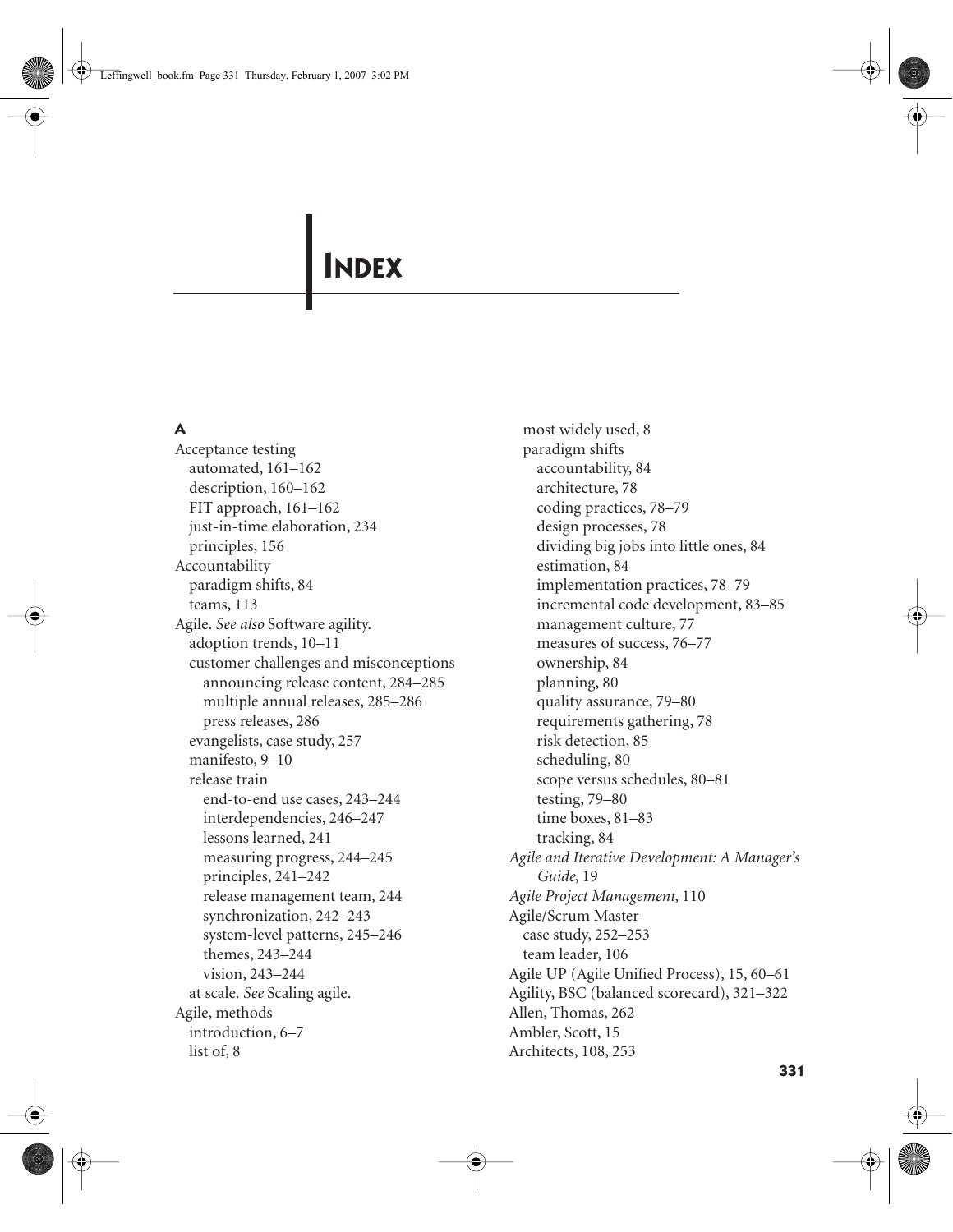Architectural debt, 185–186 Architectural runway building, 204–211 extending lean, pull-based approach, 211 skills required, 208 synchronizing with the iteration, 209–211 impediments to scaling agile, 89 Architectural spikes, 38–39 Architecture component-based systems, 203–204 critical objectives, 205 data view, 201 definition, 195–197 deployment view, 201 enterprise class systems, 203–204 FDD (Feature-Driven Development), 199–200 fragile nature of, 207–208 implementation view, 201 logical view, 201 needs assessment, 202–203 paradigm shifts, 78 process view, 201 refactoring, 201–202, 208–209 RUP (Rational Unified Process), 200–201 Scrum, 198–199 systems of scale, 201–202 temporal nature of, 207–208 use-case view, 201 XP (Extreme Programming), 197–198 Architecture-driven development, 56 Articles. *See* Books and publications. Automated build management, 173–174

# **B**

Ba concept, 293 Baby steps, XP principle, 35 Backlogs. *See* Product backlog. Balanced scorecard (BSC). *See* BSC (balanced scorecard).

Barriers. *See* Impediments. Baseline executables, 54 Basic Unified Process, 60 Beck, Kent, 13, 29, 31 Big Up-Front Design (BUFD), 30 BMC Software case study, 255–261 Boehm, Barry, 19–20, 196 Booch, Grady, 52–53, 200 Books and publications *Agile and Iterative Development: A Manager's Guide*, 19 *Agile Project Management*, 110 "Distributed Agile Development and the Death of Distance," 262 *Good to Great*, 110 *Java Modeling in Color with UML*, 70 *Lean Software Development: An Agile Toolkit . . .* , 65 *Managing the Development of Large Software Systems*, 17 *A Practical Guide to Feature Driven Development*, 70 "The Toyota Way: 14 Management Principles . . . ," 302–303 *The Unified Software Development Process*, 52 Boundary conditions, 112 Brainstorming, 228–230 Brooks, Frederick, 19–20 Brownbags, 307 BSC (balanced scorecard) aggregation, 324 agility, 321–322 converting to alphabetic grade, 323–324 efficiency, 319–320 implementing, 322–324 metrics at scale, 322–324 overview, 319 quality, 320–321 quantifying matrix elements, 322–323 value delivery, 321 BUFD (Big Up-Front Design), 30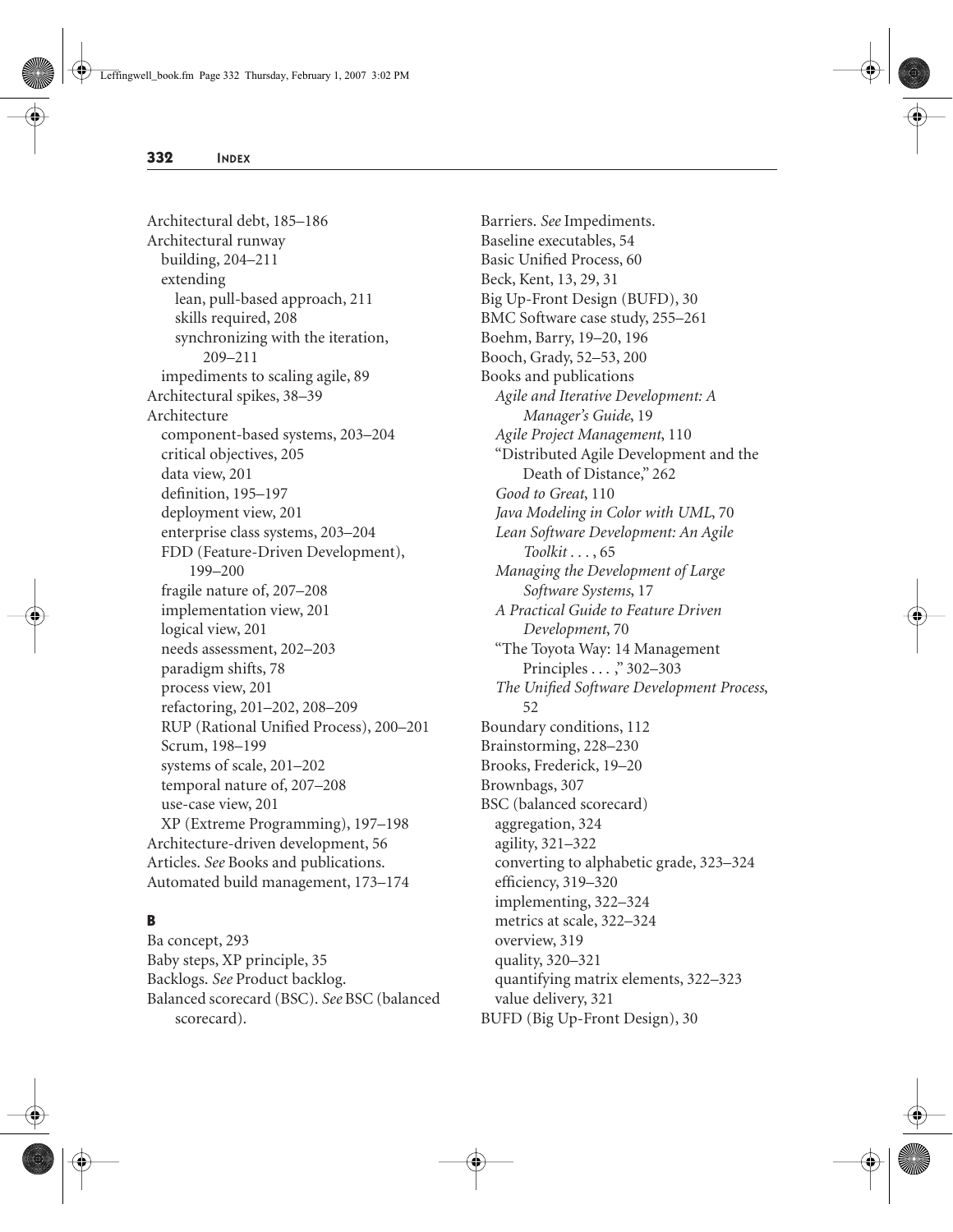Build verification tests (BVTs), 174–175 Built-in instability, 43 Burn-down charts, 134–135 Business benefits of software agility, 11–13 Business owners, large-scale releases, 152 Business performance, measuring agility measures, 311–312 BSC (balanced scorecard) aggregation, 324 agility, 321–322 converting to alphabetic grade, 323–324 efficiency, 319–320 implementing, 322–324 metrics at scale, 322–324 overview, 319 quality, 320–321 quantifying matrix elements, 322–323 value delivery, 321 metrics iteration, 313 process, 313–317 "process police," 318 project, 312–313 release, 313 at scale, 322–324 team self-assessment, 318 "process police," 318 radar charts, 317 scaling agility, 321–322 efficiency, 319–320 overview, 319 quality, 320–321 value delivery, 321 team performance, 312–317 team self-assessment, 318 BVTs (build verification tests), 174–175

#### **C**

Cadence calendar, 135–137 Cards, stories, 231

Case studies. *See* Distributed development, case studies. Centralized repositories, 254 Certified Scrum Masters (CSM), 42 Change management organizations. *See* Organizational change. projects, 21–22, 54 Change verification, RUP, 55 Chats, 307 "Chicken and pig" metaphor, 127 CIO-led seminars, 307 Coad, Peter, 70 Coarse-grained plans, 115 Coding practices, paradigm shifts, 78–79 Collaboration, teams, 112–113 Collins, Jim, 110 Collocation of teams, 35–36, 89 Communication conference rooms, 264 e-mail, 264 infrastructure, 263 instant messaging, 264 on-site visits, 262–263 phone connectivity, 263–265 presence center, 264 shuttle advocacy, 262–263 speaker phones, 264 teams, 112–113 whiteboards, 265 wikis, 264–265 XP core value, 33 Competitive advantage characteristics of winners, 5 effects of agile, 272–273 software development methods, 6 Component architecture, RUP, 55 Component testing, 156, 162 Component-based systems, 54, 203–204 Conference rooms, 264 Configuration management, DSDM, 69 Confirmation, stories, 231 Conformance to release dates, 185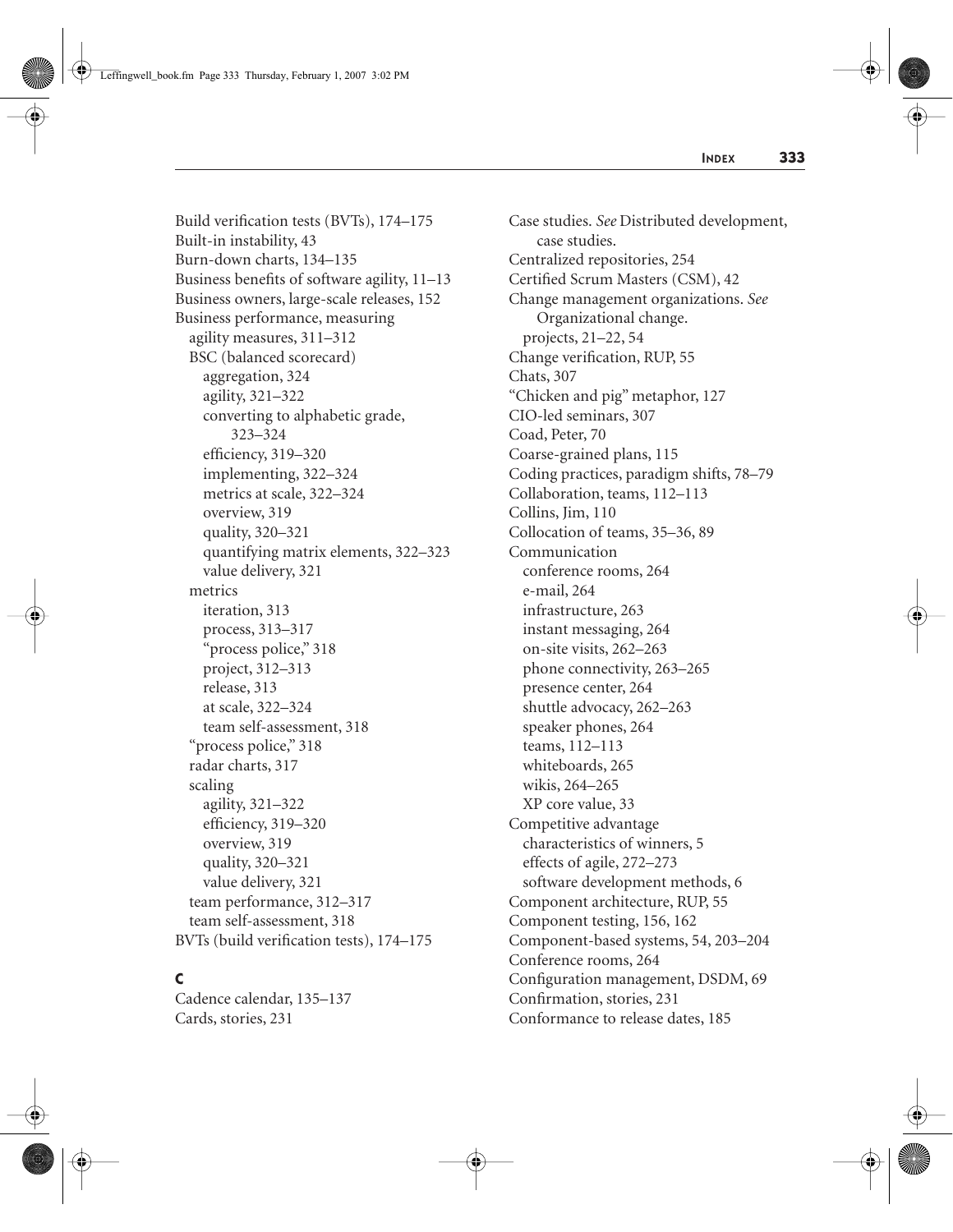Construction iterations, 58–59 Construction lifecycle, 57 Continuous integration automated build management, 173–174 benefits of, 171 BVTs (build verification tests), 174–175 case study, 257–258 definition, 169 overview, 170–171 process description, 172–175 source code integration, 172–173 successful builds, 175–177 XP key practice, 37 Continuous risk attack, 53 Conversations, stories, 231 Core values of XP, 33–34 Corporate culture, impediments to scaling agile, 92 Cost of error correction, 31–33 Courage, XP core value, 34 CSM (Certified Scrum Masters), 42 Cultural environment, impediments to scaling agile, 90 Cunningham, Ward, 161 Customers agile challenges and misconceptions announcing release content, 284–285 multiple annual releases, 285–286 press releases, 286 in the agile framework, 117 meeting needs of, 260 planning, 117 RUP, value to, 54 in teams, 88–89 Customers, effects of agile competitive advantage, 272–273 marketing, 272–275, 280 product management, 273–275 releases chasing agile, 278–279 development, 279–284 external, 279–284

ignoring agile, 277–278 size and frequency, 275–276 sales, 272–273, 280

# **D**

Daily stand-up meetings define/build/test component team, 112–113 guidelines for, 133–134 iteration tracking, 133–134 organizational change, 302 tracking iterations, 133–134 Data view, architecture, 201 Define/build/test component team. *See also* Teams. accountability, 113 Agile/Scrum Master team leader, 106 architects, 108 boundary conditions, 112 case study, 251–254, 255–261 choosing the right people, 110–111 collaboration, 112–113 communication, 112–113 creating, 109–113 daily stand-up meetings, 112–113 developers, 107 distributed teams, 114 eliminating functional barriers, 113 eliminating impediments, 106 enforcing rules, 106 facilitating, 106 functional silos, 104–105 large-scale releases, 150 leadership versus management, 111–112 lifecycle of simple story, 102–104 product owner, 107 purpose of the mission, 112 quality assurance, 108–109 roles and responsibilities, 106–109 schedule of the mission, 112 scope of the mission, 112 self-managing, 109–113 self-organizing, 109–113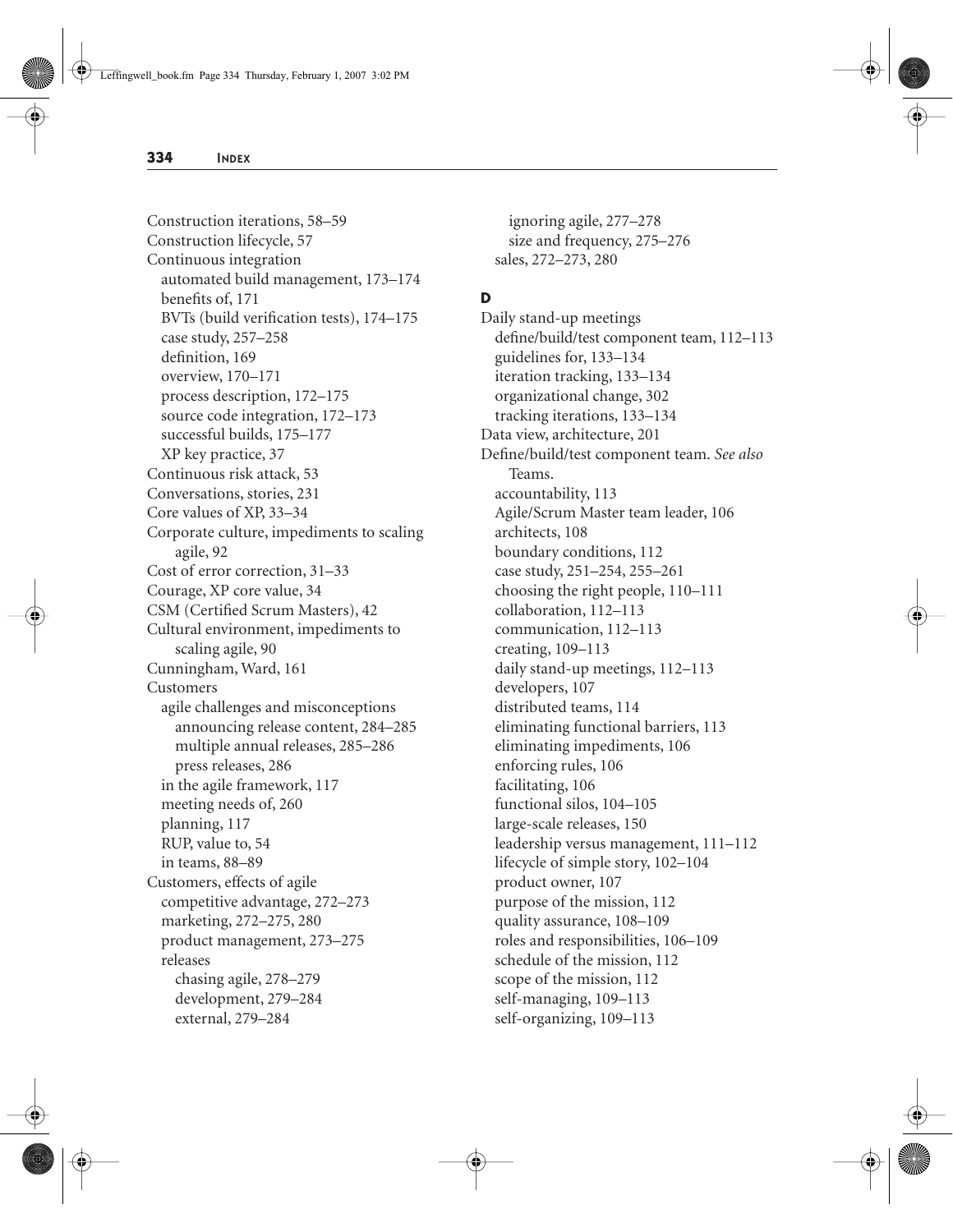team leader, 106 testers, 107–108 understanding the mission, 112 vision of the mission, 112 Defined process control, 45–46 DeLuca, Jeff, 70 Deployment view, architecture, 201 Design processes, paradigm shifts, 78 Developer testing. *See* Unit testing. Developers, as team members, 107 Development manager, case study, 252–253 "Dial tone" network bandwidth, 268 Discipline axis, 57–58 Distributed development case studies accelerating successful adoption, 258 agile evangelists, 257 Agile/Scrum Master, 252–253 architects, 253 BMC Software, 255–261 centralized repositories, 254 continuous integration, 257–258 define/build/test component team, 251–254, 255–261 development manager, 252–253 expanding agile, 261 follow-on activities, 260–261 high distribution, 255–261 identifying impediments, 258 incorporating engineering practices, 261 low distribution, 251–254 meeting customer needs, 260 Ping Identity Corporation, 251–254 product owner, 253 releasability, 260–261 reorganizing teams, 257 requirements analyst, 253 requirements architect, 258 Scrums, 254 shuttle advocacy, 254 SQA (Software Quality Assurance), 253

support for change, 258 team coordination, 258, 259 time-to-value acceleration, 259–260 communication conference rooms, 264 e-mail, 264 infrastructure, 263 instant messaging, 264 on-site visits, 262–263 phone connectivity, 263–265 presence center, 264 shuttle advocacy, 262–263 speaker phones, 264 whiteboards, 265 wikis, 264–265 overview, 249–250 tooling the infrastructure backlog management, 266 "dial tone" network bandwidth, 268 in early iterations, 268–269 early testing, 267 just-in-time requirements elaboration, 266–267 networking infrastructure, 268 overview, 265–266 planning iterations, 267 planning releases, 267 project reporting, 266 source code management, 267–268 tracking iterations, 267 tracking releases, 267 VPN (virtual private networking), 268 Distributed teams, 114, 129 Documented specifications, impediments to scaling agile, 90 Documenting requirements, 215–217 DoD (U.S. Department of Defense), 19–20 Double inspection cycle, 46–48 DSDM (Dynamic Systems Development Method). *See also* FDD (Feature-Driven Development); Lean Software Development.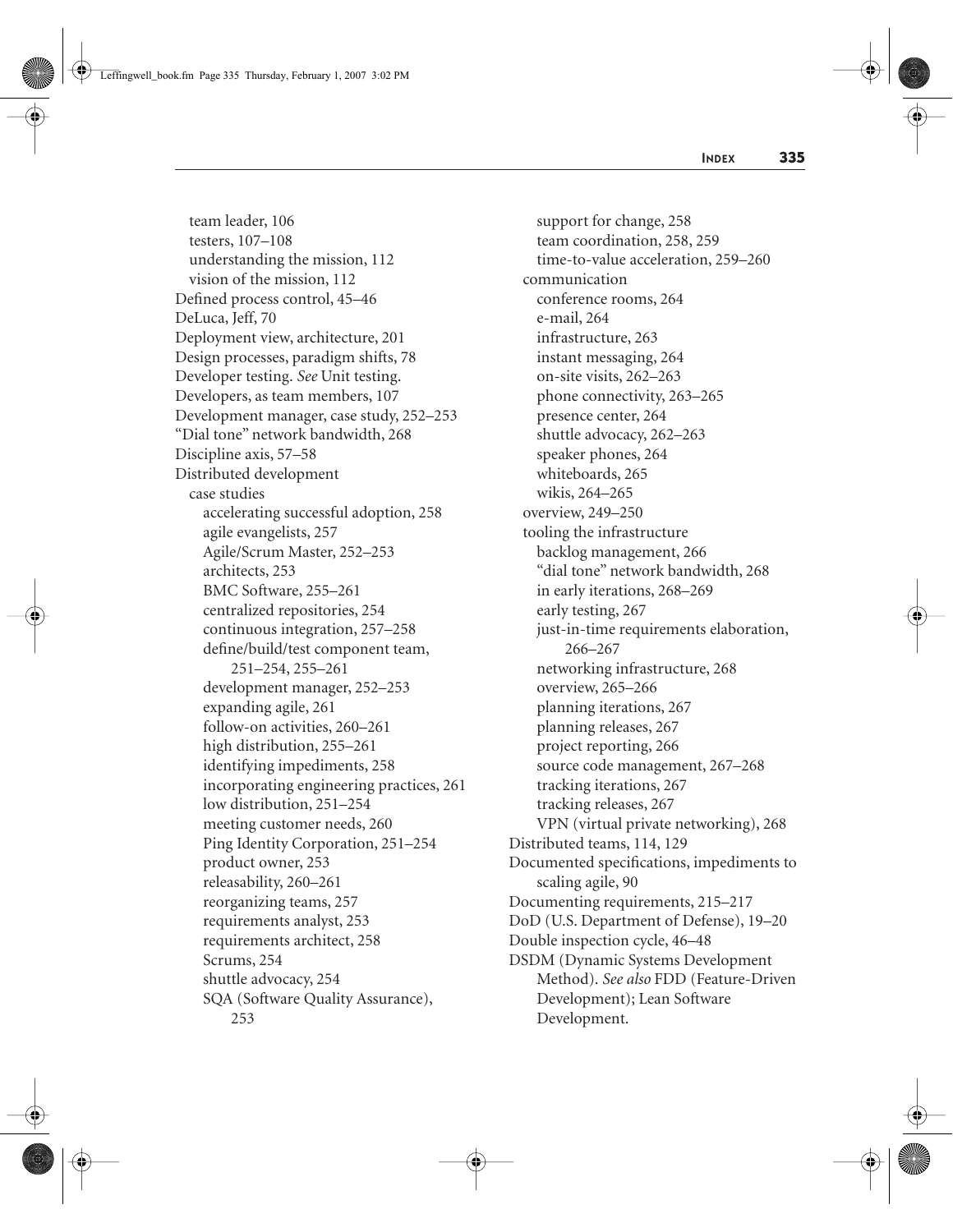DSDM, *continued* accessing, 70 background, 66–67 configuration management, 69 core practices, 68–69 core principles, 66 definition, 65–66 fundamental tenet, 67–68 modeling, 69 MoSCoW prioritization, 68 philosophy, 66 prototyping, 69 Public Version, 67–68 scope management, 67–68 testing, 69 time-boxing, 68 Web site, 65

# **E**

Easel, 14 Eclipse Foundation, 60 Eclipse Process Framework, 60 Efficiency, 319–320 Elaboration of requirements iterations, 58–59 just-in-time acceptance test cases, 234 brainstorming, 228–230 feature realization, 228 incremental implementation, 230 LRM (last responsible moment), 229 optimizing requirements and design, 228–230 requirements, 230 use cases, 232–234 user stories, 230–232 lifecycle, 56 stories, 230–232 E-mail, 264 Empirical process control, 45–46 Energized work, 36

Engineering, training, 307 Enterprise architect, 152 Error correction, cost over time, 31–33 Estimable stories, 232 Estimation, paradigm shifts, 84 Executing iterations accepting the iteration, 131–132 basic process, 129–130 delivering the story, 131 development, 130–131 responsibility, 130 story completion, 131 Executive management, organizational change, 299–304 Executive sponsors, organizational change, 296–297, 301 Executive-level managers, large-scale releases, 152 Extreme Programming (XP). *See* XP (Extreme Programming).

## **F**

Facilitating, teams, 106 FDD (Feature-Driven Development). *See also* DSDM (Dynamic Systems Development Method); Lean Software Development. architecture, 199–200 best practices, 71–73 build schedules, 72–73 class, 72 code ownership, 72 configuration management, 73 definition, 70 developing by feature, 71–72 domain object modeling, 71 feature teams, 72 history of, 70 inspections, 72 reporting results, 73 visibility of results, 73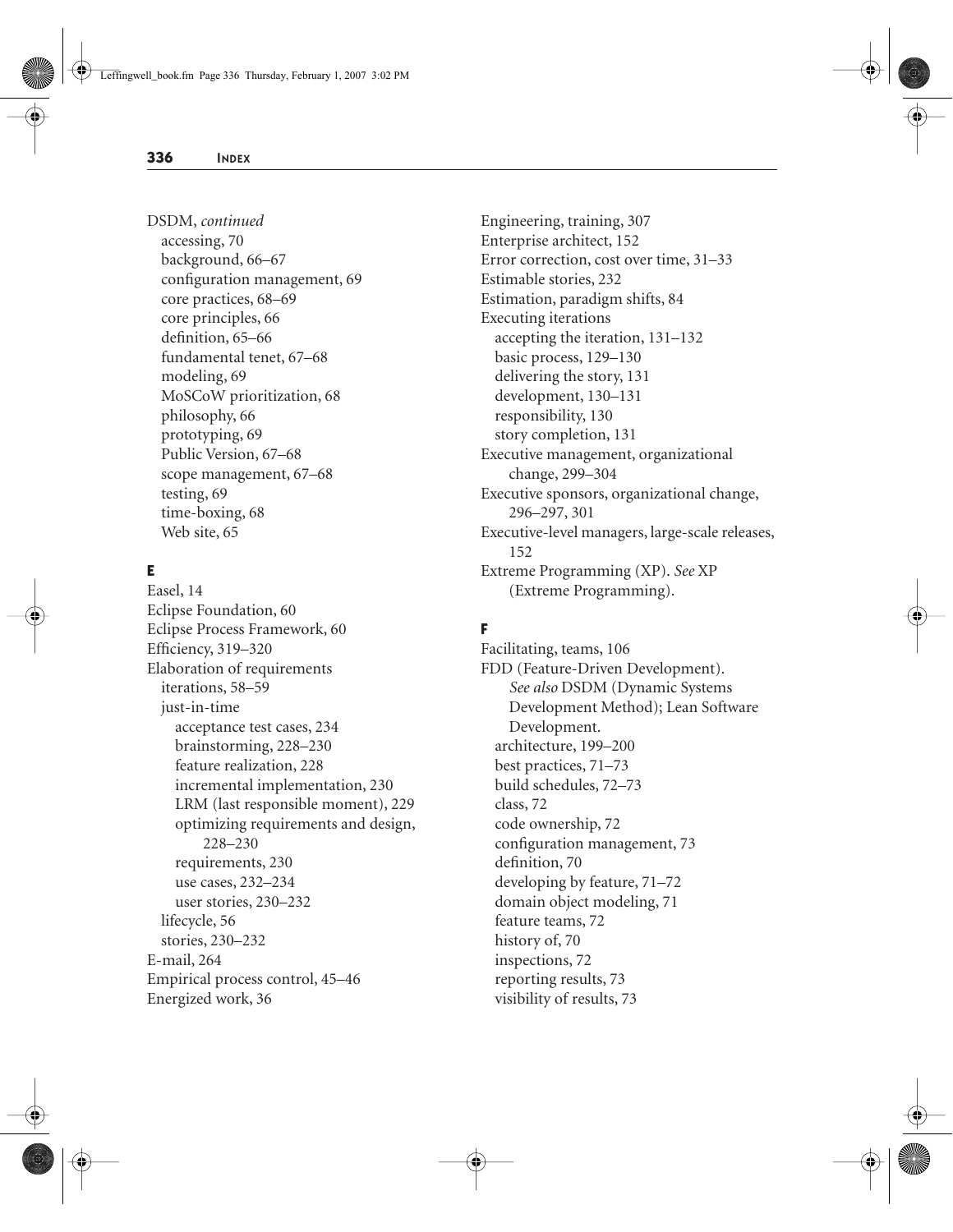Feature points, 184 Feature realization, 228 Feature set, estimating, 143–144 Feature-level document, 216. *See also* Vision document. Feedback, XP core value, 34 Feedback from pilot(s), 307 Fine-grained plans, 115 FIT (Framework for Integrated Tests), 161–162 Fixed functionality mandates, 92 Focus on executables, 54 Forrester Research, 10–11, 319 Fowler, Martin, 169 Functional silos, 104–105 Functional testing. *See* Acceptance testing.

## **G**

*Good to Great*, 110

## **H**

High degree of distribution, impediments to scaling agile, 93 Highsmith, Jim, 76, 110, 198 Humanity, XP principle, 34–35 Hurdles. *See* Impediments.

## **I**

IBM, 60–61 Impediments to scaling agile case study, 258 from the enterprise corporate culture, 92 existing policies and procedures, 91 fixed functionality mandates, 92 fixed schedules, 92 high degree of distribution, 93 inter-team frictions, 93 people organization, 93 process management organizations, 91 project management organizations, 91

from the methods themselves architectural runway, 89 collocation of teams, 89 cultural environment, 90 customers in teams, 88–89 documented specifications, 90 physical environment, 90 requirements analysis, 90 small team size, 88 organizational, 186–187 organizational change, 292–293, 298–300, 302 Implementation practices, paradigm shifts, 78–79 Implementation view, architecture, 201 Inception iterations, 58 Inception lifecycle, 56 Incremental code development, paradigm shifts, 83–85 Incremental design, 38 Independent stories, 231 Information radiators, 307 Informative workspace, 36 Inherently testable systems, 156 Inspection, Scrum, 46 Instant messaging, 264 Integration. *See* Continuous integration. Intellectual property, nature of, 21 Intentional architecture. *See* Architecture. Interdependencies, agile release train, 246–247 INVEST rule for stories, 231–232 Iteration plan, 128 **Iterations** adjusting, 132–135 advantages of, 124 anatomy of, 117–118 assessment metrics, 181 burn-down charts, 134–135 cadence calendar, 135–137 call for action, 183–184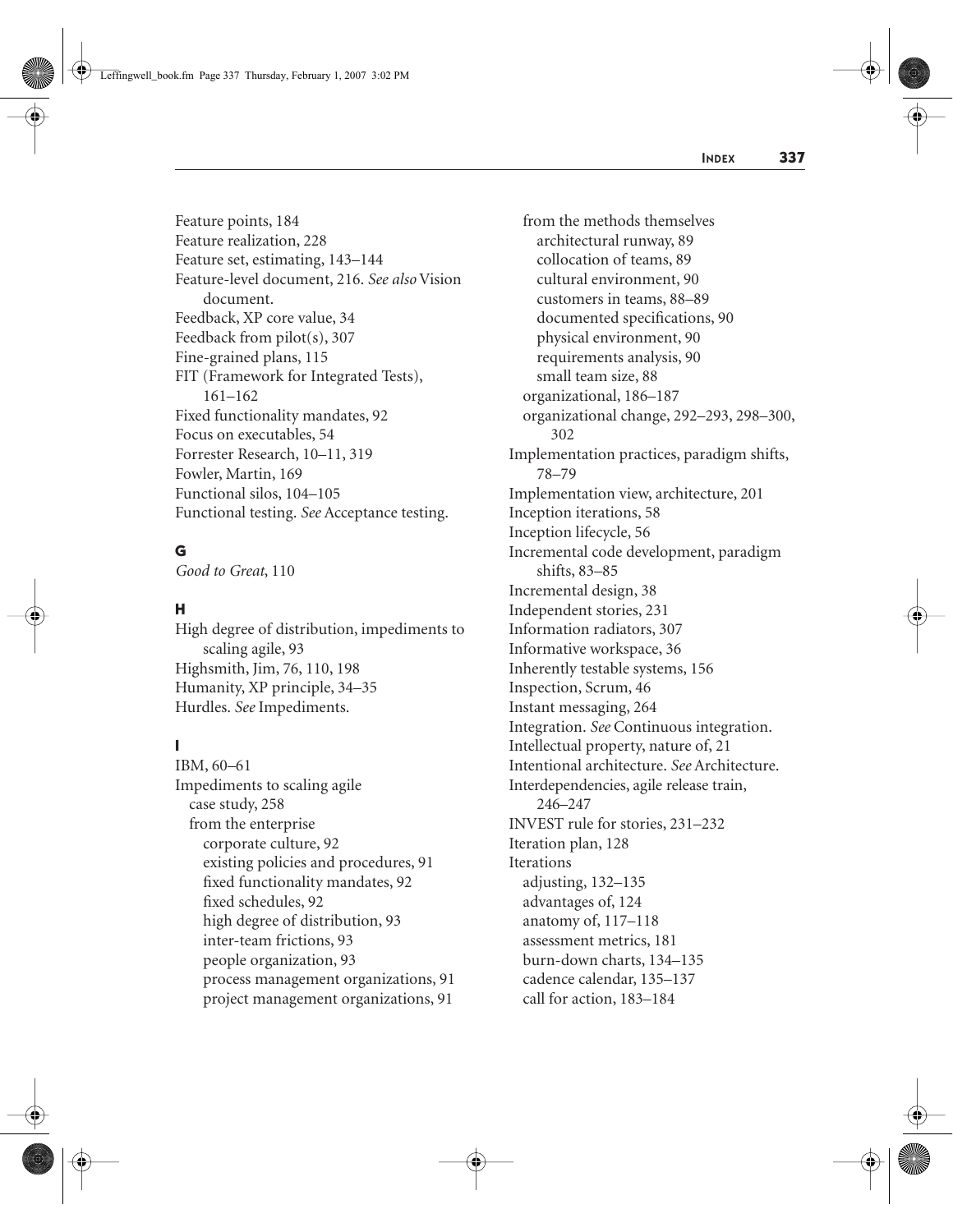Iterations, *continued* daily stand-up meetings, 133–134 defining, 117 definition, 123 executing accepting the iteration, 131–132 basic process, 129–130 delivering the story, 131 development, 130–131 responsibility, 130 story completion, 131 functionality achievement, 182 illustrations, 116, 121 key process indicators, 182–183 metrics, 313 optimal length, 123–124 organizational change, 303 planning, 267 planning meeting development team responsibility, 126 distributed teams, 129 guidelines, 128–129 holding the meeting, 127–128 the iteration plan, 128 participants, 126–127 preparing for, 126 product owner responsibility, 126 responsibilities, 126 process model, 125 qualitative assessment, 183 quality indicators, 182–183 quantitative assessment, 180–183 retrospective analysis, 180–184 RUP tenet, 55–56 story achievement, 182 testing patterns, 164–167 tracking, 132–135, 267 two-week standard, 123–124 unit testing, 158 Iterative development, RUP, 54

#### **J**

Jacobsen, Ivar, 200 *Java Modeling in Color with UML*, 70 Job satisfaction, 12 Just-in-time requirements elaboration acceptance test cases, 234 brainstorming, 228–230 feature realization, 228 incremental implementation, 230 LRM (last responsible moment), 229 optimizing requirements and design, 228–230 requirements, 230 tooling the infrastructure, 266–267 use cases, 232–234 user stories, 230–232

# **K**

Kroll, Per, 60 Kruchten, Philippe, 200

## **L**

Lagging teams, 245 Last responsible moment (LRM), 224, 229 Leadership versus management, 111–112 Lean Software Development. *See also* DSDM (Dynamic Systems Development Method); FDD (Feature-Driven Development). agile principles, 65 cell-based manufacturing, 64 continuous process improvement, 64 cross-training, 64 cycle time reduction, 64–65 introduction, 63–64 inventory, owning and maintaining, 64 manufacturing cost reductions, 64–65 work-in-process reductions, 64 *Lean Software Development: An Agile Toolkit . . .* , 65 Lifecycle iteration types, 58–59 Load testing, 164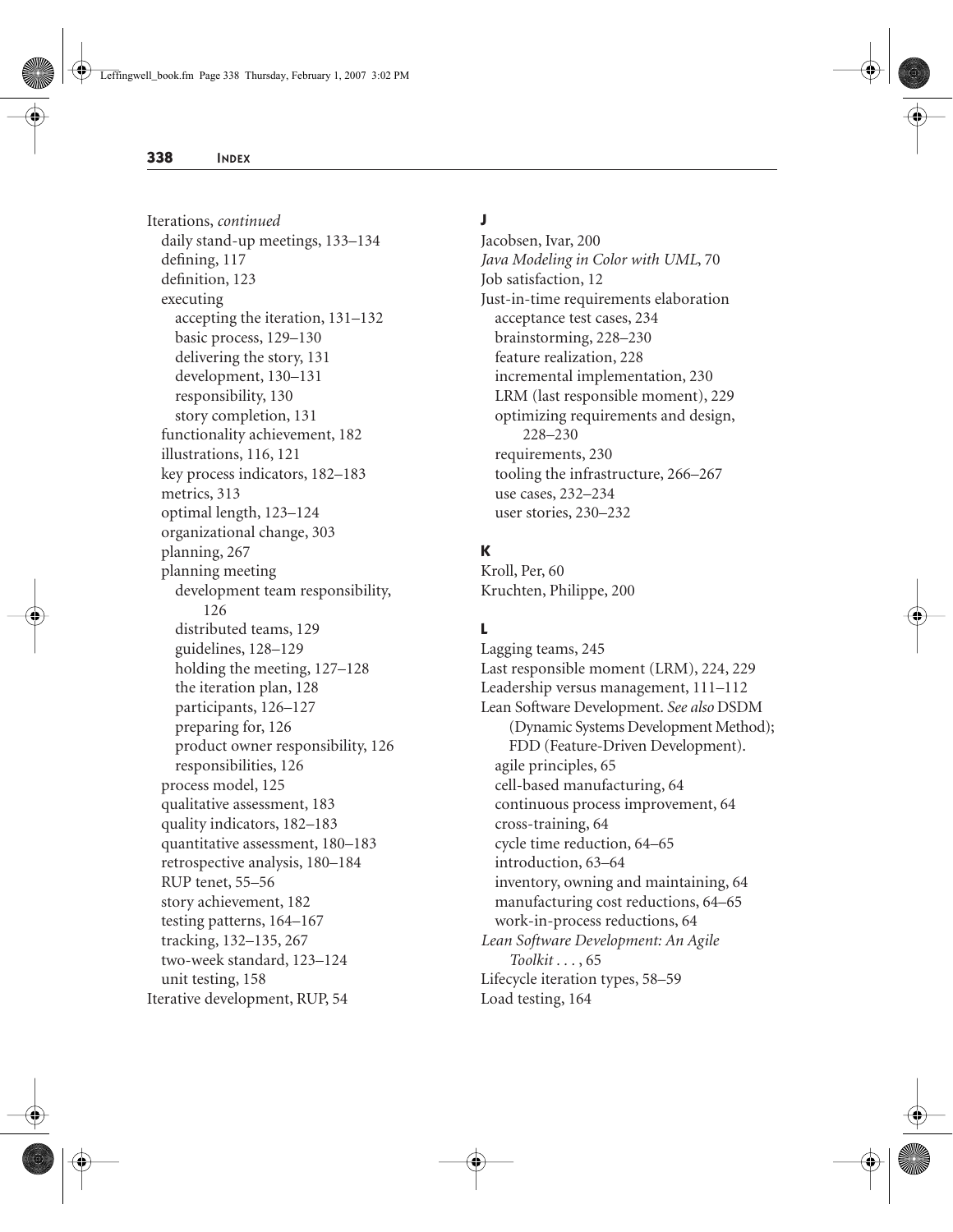Logical view, architecture, 201 LRM (last responsible moment), 224, 229

#### **M**

Management *Agile Project Management*, 110 culture, paradigm shifts, 77 executive management, organizational change, 299–304 versus leadership, 111–112 "The Toyota Way: 14 Management Principles . . . ," 302–303 *Managing the Development of Large Software Systems*, 17 Manifesto, 9–10 Marketing, effects of agile, 272–275, 280 Marketing requirements document (MRD). *See* Feature-level document. Martens, Ryan, 75 Measures of success, paradigm shifts, 76–77 Measuring business performance. *See* Business performance, measuring. release progress, 244–245 Scrum, organizational change, 308–309 success, 76–77 Meetings conference rooms, 264 daily stand-up, 112–113 on-site visits, 262–263 phone connectivity, 263–265 presence center, 264 release status review, 148–149 shuttle advocacy, 262–263 speaker phones, 264 whiteboards, 265 Methods, software agility. *See* Agile, methods. Metrics, business performance. *See also* Business performance, measuring. iteration, 313 process, 313–317

"process police," 318 project, 312–313 release, 313 at scale, 322–324 team self-assessment, 318 MoSCoW prioritization, 68 MRD (marketing requirements document). *See* Feature-level document. Multilearning, Scrum, 44

# **N**

Native scaling, 7 Negotiable stories, 232 Networking infrastructure, 268

# **O**

Object-oriented roots of RUP, 52–59 Objectory Process, 52–53 Obstacles. *See* Impediments. On-site visits, 262–263 OpenUP (Open Unified Process), 15, 60 Optimizing requirements and design, 228–230 Organizational change assessment, 304–305 ba concept, 293 daily stand-ups, 302 difficulties of, 297–298 eliminating impediments, 292–293, 298–300, 302 empirical versus planned processes, 291–292 executive management, 299–304 executive sponsors, 296–297, 301 iterations, 303 letting go, 294–295 organizational expansion, 306–307 overview, 289–290, 304 pilot preparation, 304–305 pilot project(s), 305–306 preparation for, 295–298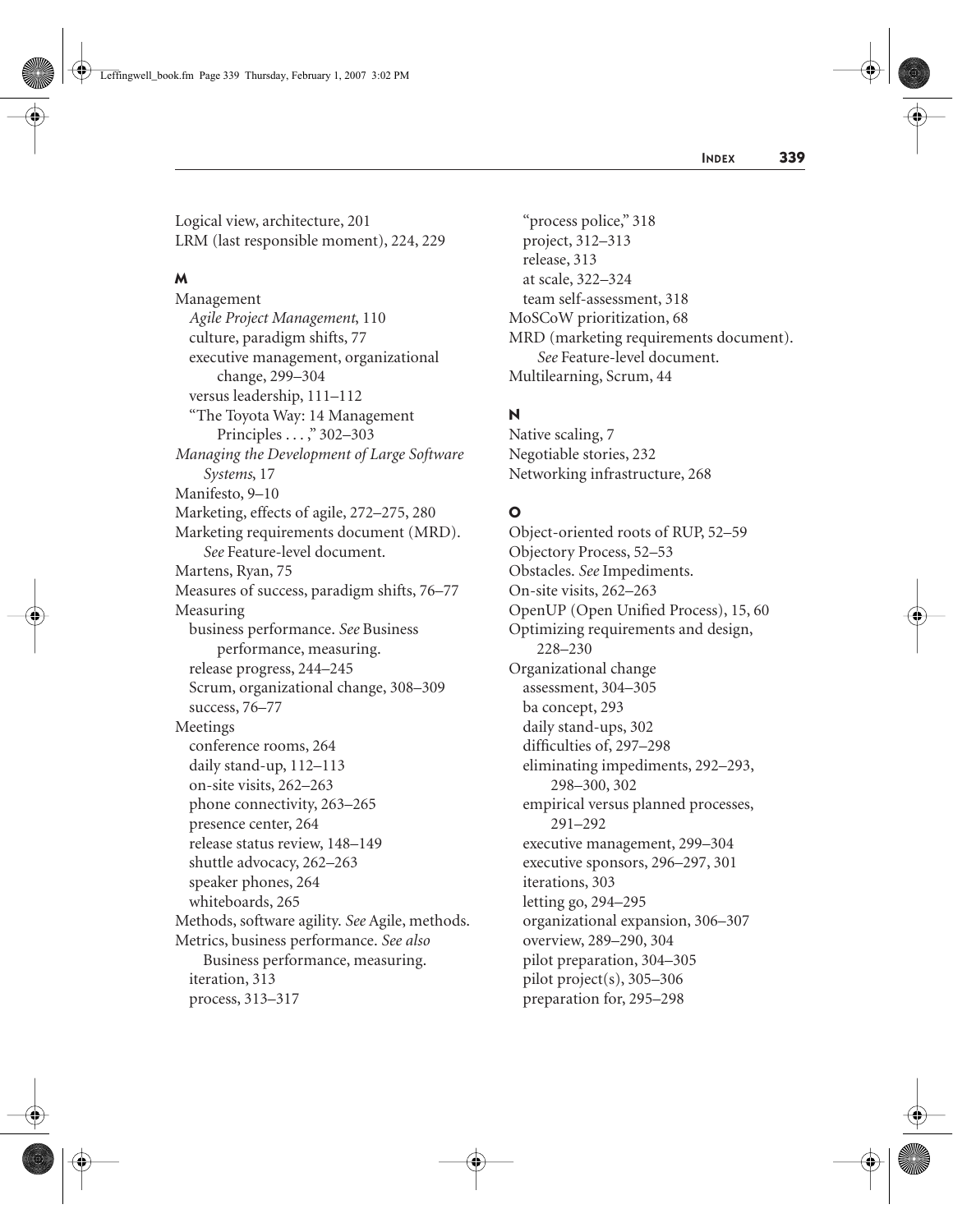Organizational change, *continued* principles of, 290 releases, 303–304 requirements for, 290–295 Scrum achieving impact, 307–308 adjusting, 308–309 brownbags, 307 chats, 307 CIO-led seminars, 307 feedback from pilot(s), 307 information radiators, 307 measuring, 308–309 organizational, 296 rolling out, 304–309 software process, 296 suggested readings, 307 war stories, 307 Scrum, training engineering, 307 product development, 307 Scrum Master, 306–307 Scrum/Agility, 307 Scrum Masters, 296–297 software productivity, 298–299 Zen of Scrum, 292–293 Organizational transfer of learning, 44 Overlapping development phases, 44 Ownership, paradigm shifts, 84

#### **P**

Pair programming, 36, 38 Palmer, Stephen, 70 Papers. *See* Books and publications. Paradigm shifts accountability, 84 architecture, 78 coding practices, 78–79 design processes, 78 dividing big jobs into little ones, 84 estimation, 84

implementation practices, 78–79 incremental code development, 83–85 management culture, 77 measures of success, 76–77 ownership, 84 planning, 80 quality assurance, 79–80 requirements gathering, 78 risk detection, 85 scheduling, 80 scope versus schedules, 80–81 testing, 79–80 time boxes, 81–83 tracking, 84 Patterns, 164–167, 245–246 People organization, impediments to scaling agile, 93 Performance testing business. *See* Business performance, measuring. description, 162–164 principles, 156 Phone connectivity, 263–265 Physical environment, impediments to scaling agile, 90 Pilot project(s), 304–307 Ping Identity Corporation case study, 251–254 Planning coarse-grained plans, 115 customers, 117 fine-grained plans, 115 generalized framework, 116–120 iterations anatomy of, 117–118 defining, 117 illustrations, 116, 121 tooling the infrastructure, 267 large-scale releases, 150–154 paradigm shifts, 80 product backlog, 117 release plan, 120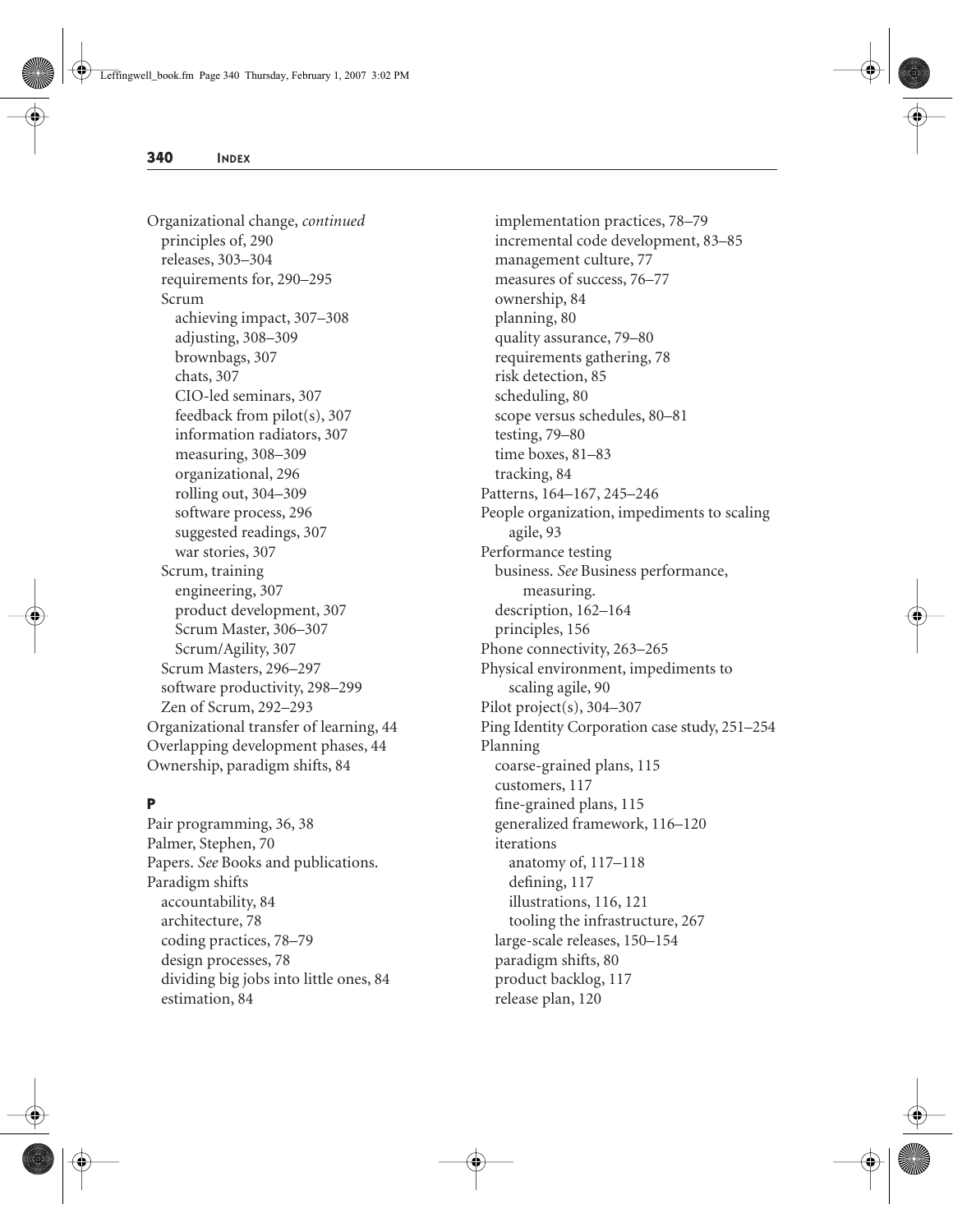releases, 144–147, 267 anatomy of, 119 defining, 118 features, 118 illustrations, 116, 121 planning, 119 requirements allocation, 119 Planning meeting development team responsibility, 126 distributed teams, 129 guidelines, 128–129 holding the meeting, 127–128 the iteration plan, 128 participants, 126–127 preparing for, 126 product owner responsibility, 126 responsibilities, 126 Policies and procedures, impediments to scaling agile, 91 Poppendiek, Mary and Tom, 64, 127 *A Practical Guide to Feature Driven Development*, 70 PRD (product's requirements document). *See* Feature-level document. Presence center, 264 Procedures and policies, impediments to scaling agile, 91 Process management organizations, impediments to scaling agile, 91 Process metrics, 313–317 "Process police," 318 Process view, architecture, 201 Product backlog agile requirements, 220–221, 224–225 managing, 266 planning, 117 *versus* refactoring, 208–209 in the release process, 117 Product development, training, 307 Product management, effects of agile, 273–275

Product owner agile requirements, role of, 220 on the agile team, 107 conversion to requirements analyst, 253 definition, 107 large scale releases, 152 planning meeting, responsibility, 126 Scrum, role, 42 Productivity increases, 11–12 Product's requirements document (PRD). *See* Feature-level document. Programmer testing. *See* Unit testing. Project management organizations, impediments to scaling agile, 91 Project metrics, 312–313 Prototyping, DSDM, 69 Public Version, DSDM, 67–68 Publications. *See* Books and publications.

# **Q**

Quality assurance, 79–80, 108–109 BSC (balanced scorecard), 320–321 improvement, 12 indicators, iterations, 182–183 integrating, 54 monitoring, 55 scaling, and business performance, 320–321 XP principle, 35 Quarterly cycles, 37

## **R**

Radar charts, 317 Rational Objectory Process, 53 Rational Software Corporation, 15 Rational Unified Process (RUP). *See* RUP (Rational Unified Process). Recommended reading. *See* Books and publications. Refactoring architecture, 201–202, 208–209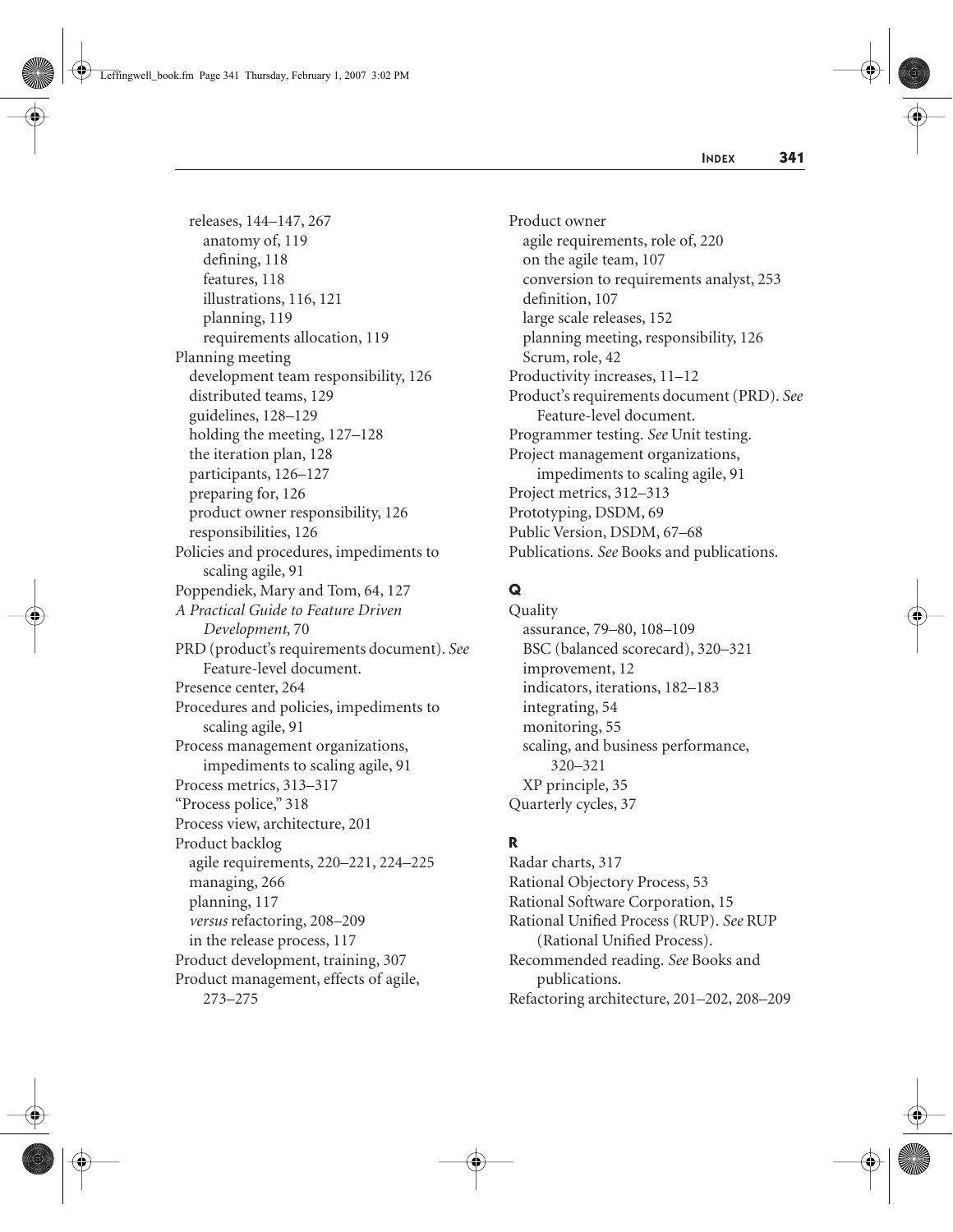Refactors, 185–186 Reflection, XP principle, 35 Releasability, case study, 260–261 Release plan, 120, 146–147 Release train. *See* Agile, release train. Releases anatomy of, 119 architectural debt, 185–186 conformance to release dates, 185 customer challenges and misconceptions announcing release content, 284–285 multiple annual releases, 285–286 press releases, 286 defining, 118, 141–144 effects of agile chasing agile, 278–279 development, 279–284 external, 279–284 ignoring agile, 277–278 size and frequency, 275–276 estimating the feature set, 143–144 feature points, 184 features, 118 fixed periodic release dates, 142–143 illustrations, 116, 121 large scale business owners, 152 component teams, 150 enterprise architect, 152 executive-level managers, 152 multiple teams, 153–154 organizational structure, 151 planning, 150–154 product owners, 152 Scrum of Scrums, 150–152 steering committee, 152–153 tracking, 154 metrics, 313 organizational change, 303–304 organizational impediments, 186–187 participants, 145 planning, 119, 144–147, 267

planning process, 145–146 planning responsibilities, 146 qualitative assessment, 186 quantitative assessment, 184–186 refactors, 185–186 requirements allocation, 119 retrospective analysis, 184–187 roadmaps, 149 schedule-driven, 141–142 scheduling, 141–144 small benefits of, 139–141 business risk reduction, 140–141 illustration, 116 increased responsiveness, 139–140 sample scenario, 139–140 status review meeting, 148–149 testing patterns, 164–167 tracking, 147–149, 267 value delivery, 184–185 Requirements. *See also* Stories. analysis, impediments to scaling agile, 90 analysts, case study, 253 architects, case study, 258 decay, waterfall method assumptions, 25–26 definition decay, waterfall method assumptions, 21 documenting, 215–217 feature-level document, 216 gathering, paradigm shifts, 78 just-in-time elaboration, 230 management, RUP, 54–55 for organizational change, 290–295 software requirements specification, 216–217 Requirements, agile approach distinguishing characteristics, 217–218 product backlog, 220–221 product owner, role of, 220 RUP (Rational Unified Process), 221–222 Scrum, 220–221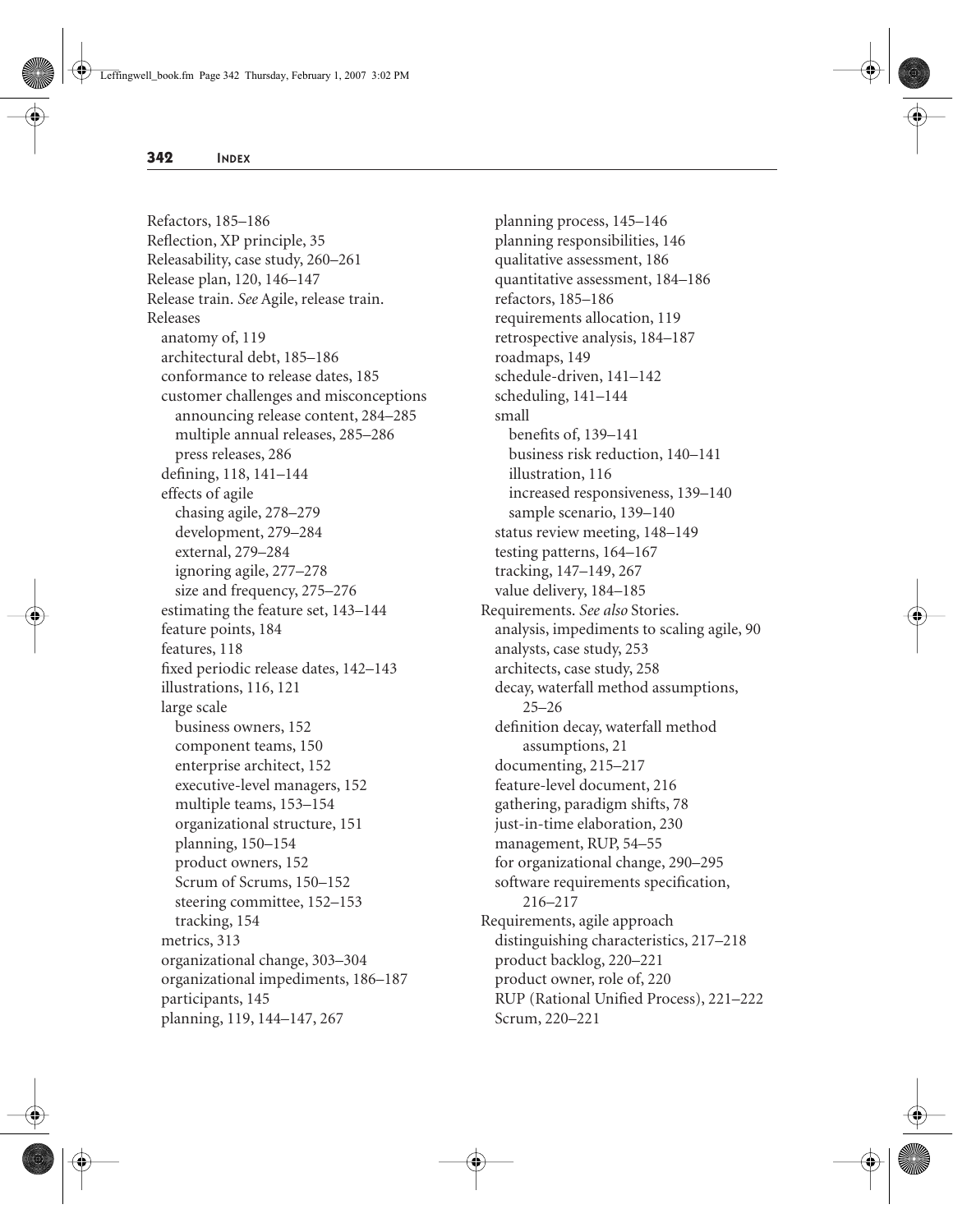supplemental specifications, 221, 222 use-case model, 221, 222 vision document, 221–222 XP (Extreme Programming), 218–219 Requirements, scalable agile approach backlogs, 224–225 communicating requirements, 225–226 elaboration, just-in-time acceptance test cases, 234 brainstorming, 228–230 feature realization, 228 incremental implementation, 230 LRM (last responsible moment), 229 optimizing requirements and design, 228–230 requirements, 230 use cases, 232–234 user stories, 230–232 need for a vision, 223–226 roadmaps, 226–228 vision document, 223–224 way-advanced data sheets, 224 Requirements pyramid overview, 213–214 software requirements, 215 solution features, 215 stakeholder needs, 214–215 traditional approaches, 215–217 Respect, XP core value, 34 Retrospective analysis, 180–187 Risk detection, paradigm shifts, 85 Risk reduction, small releases, 140–141 Roadblocks. *See* Impediments. Roadmaps, 149, 226–228 Royce, Walker, 17, 200 Royce, Winston, 17 Rumbaugh, Jim, 52–53 RUP (Rational Unified Process) agile requirements, 221–222 agile variants, 60–61 Agile UP (Agile Unified Process), 60–61 applicability, 61–62

architecture, 200–201 architecture-driven development, 56 baseline executables, 54 best practices, 54–55 change management, 54 change verification, 55 characteristics of, 51–52 component architecture, 55 component-based systems, 54 construction, lifecycle, 57 construction iterations, 58–59 continuous risk attack, 53 definition, 51 discipline axis, 57–58 elaboration, lifecycle, 56 elaboration iterations, 58–59 focus on executables, 54 fundamental tenet, 55–56 history of, 14 inception, lifecycle, 56 inception iterations, 58 integral quality, 54 iteration, 55–56 iterative development, 54 lifecycle iteration types, 58–59 light versions of, 15 monitoring quality, 55 object-oriented roots, 52–59 OpenUP (Open Unified Process), 60 principles, 53–54 process model, 57 requirements management, 54–55 roots of, 52–59 teamwork, 54 time axis, 56–57 transition, lifecycle, 57 transition iterations, 59 use case-centric development, 56 value to the customer, 54 visual modeling, 55 *RUP for Extreme Programming XP Plug-in*, 15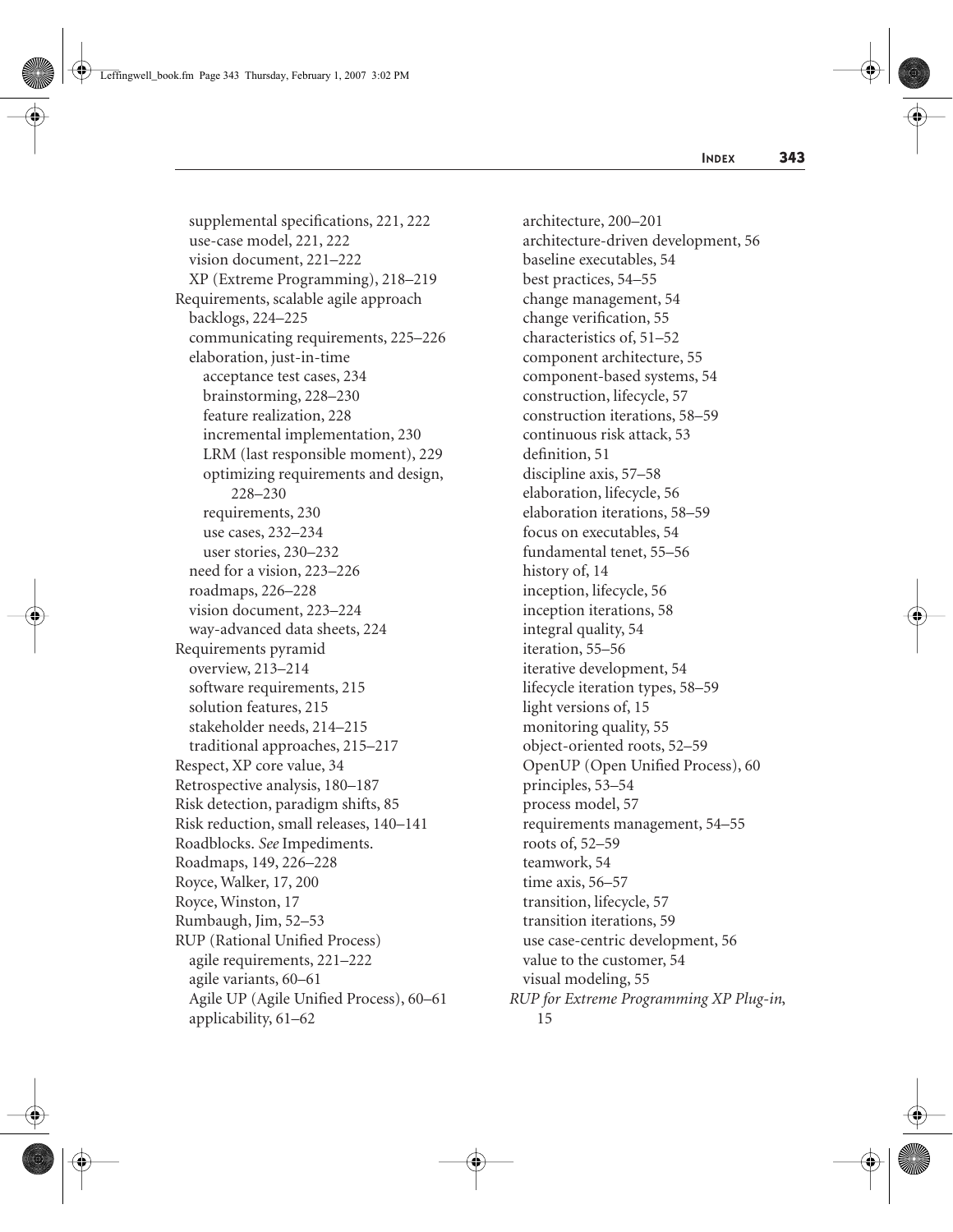#### **S**

Sales, effects of agile, 272–273, 280 Scaling agile architecture, 201–202 business performance agility, 321–322 efficiency, 319–320 overview, 319 quality, 320–321 value delivery, 321 impediments, of the enterprise corporate culture, 92 existing policies and procedures, 91 fixed functionality mandates, 92 fixed schedules, 92 high degree of distribution, 93 inter-team frictions, 93 people organization, 93 process management organizations, 91 project management organizations, 91 impediments, of the methods themselves architectural runway, 89 collocation of teams, 89 cultural environment, 90 customers in teams, 88–89 documented specifications, 90 physical environment, 90 requirements analysis, 90 small team size, 88 large scale releases business owners, 152 component teams, 150 enterprise architect, 152 executive-level managers, 152 multiple teams, 153–154 organizational structure, 151 planning, 150–154 product owners, 152 Scrum of Scrums, 150–152 steering committee, 152–153 tracking, 154

metrics, 322–324 native scaling, 7 team practices, 7–8, 325–326 Schedule-driven releases, 141–142 Schedules agile component release, 238–242 agile release train end-to-end use cases, 243–244 interdependencies, 246–247 lessons learned, 241 measuring progress, 244–245 principles, 241–242 release management team, 244 synchronization, 242–243 system-level patterns, 245–246 themes, 243–244 vision, 243–244 cadence calendars, 135–137 conformance to release dates, 185 fixed periodic release dates, 142–143 impediments to scaling agile, 92 iterations, 135–137 mission, 112 paradigm shifts, 80 releases, 141–144 *versus* scope, 80–81 system integration phase, 239 waterfall method, assumptions, 23–26 Schwaber, Ken organizational change, 298 process metrics, 313 Scrum development, 13–14, 41 Scope management, DSDM, 67–68 of the mission, 112 *versus* schedules, paradigm shifts, 80–81 triage, waterfall method assumptions, 24–25 Scrum adaptation, 46 agile requirements, 220–221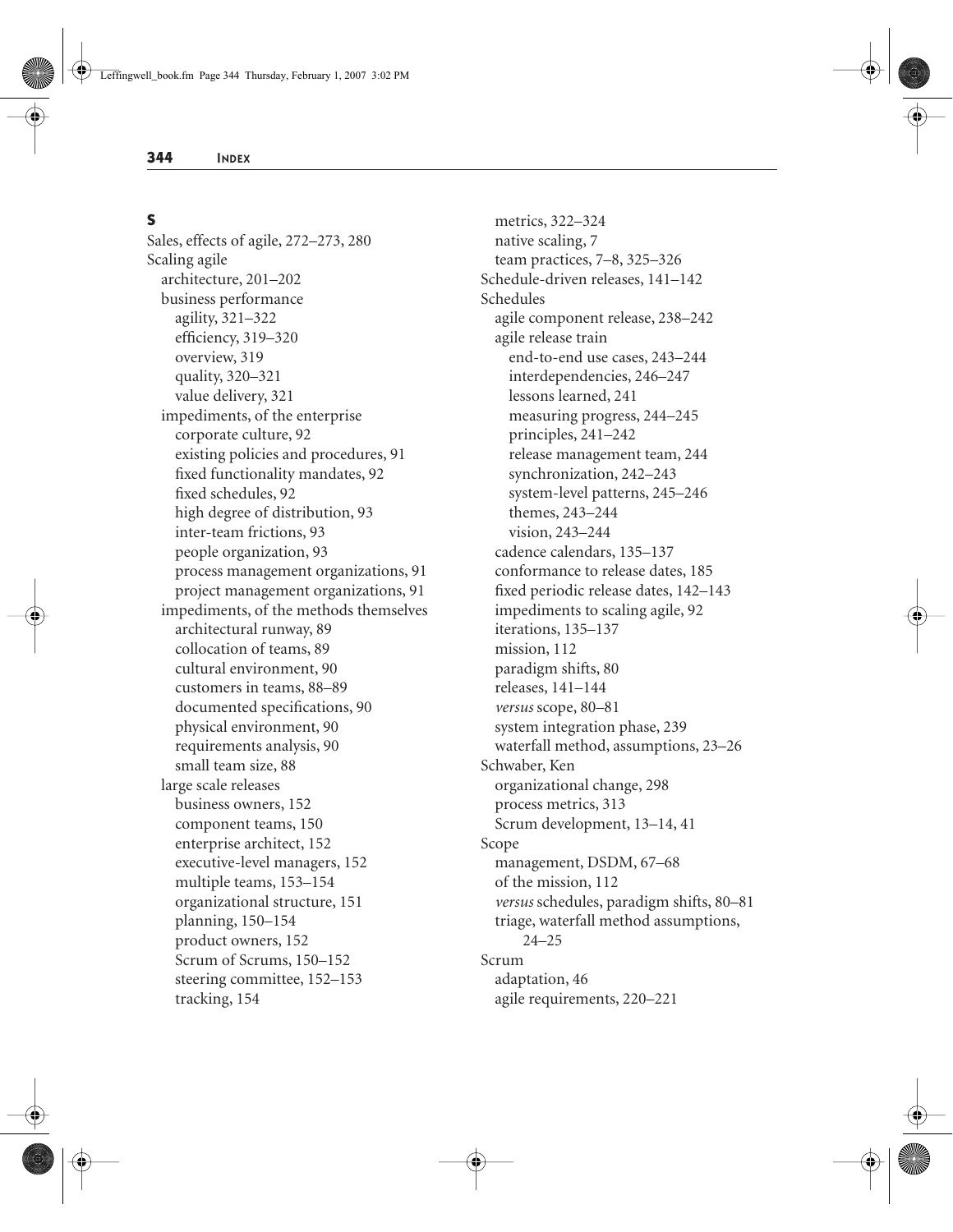applicability, 48–49 architecture, 198–199 built-in instability, 43 case study, 254 defined process control, 45–46 definition, 41 double inspection cycle, 46–48 empirical process control, 45–46 fundamental tenet, 45–46 inspection, 46 key characteristics, 8 key practices, 14, 44–45 multilearning, 44 organizational change achieving impact, 307–308 adjusting, 308–309 brownbags, 307 chats, 307 CIO-led seminars, 307 feedback from pilot(s), 307 information radiators, 307 measuring, 308–309 organizational, 296 rolling out, 304–309 software process, 296 suggested readings, 307 war stories, 307 organizational change, training engineering, 307 product development, 307 Scrum Master, 306–307 Scrum/Agility, 307 organizational transfer of learning, 44 overlapping development phases, 44 philosophical roots, 42–43 principles of, 43–44 process model, 46–48 Product Owner role, 42 roles of participants, 42 scope of usage, 8 Scrum Master role, 42

self-organizing project teams, 43 sprints, 44–45 subtle control, 44 Team role, 42 visibility, 46 word origin, 42–43 Zen of Scrum, 292–293 Scrum Alliance, 42 Scrum Masters organizational change, 296–297 role, 42 training, 306–307 Scrum of Scrums, 150–152 Scrum/Agility, training, 307 Self-managing teams, 109–113 Self-organizing teams, 43, 109–113 Shine Technologies, 11 Sho, Fuijo, 303 Shuttle advocacy, 254, 262–263 Simplicity, XP core value, 34 Slack time, 37 Small releases benefits of, 139–141 business risk reduction, 140–141 increased responsiveness, 139–140 sample scenario, 139–140 Small stories, 232 Software agility. *See also* Agile. business benefits, 11–13 job satisfaction, 12 productivity increases, 11–12 quality improvement, 12 team morale, 12 time to market, 13 Software architecture. *See* Architecture. Software productivity, organizational change, 298–299 Solution features, requirements pyramid, 215 Source code integration, 172–173 management, 267–268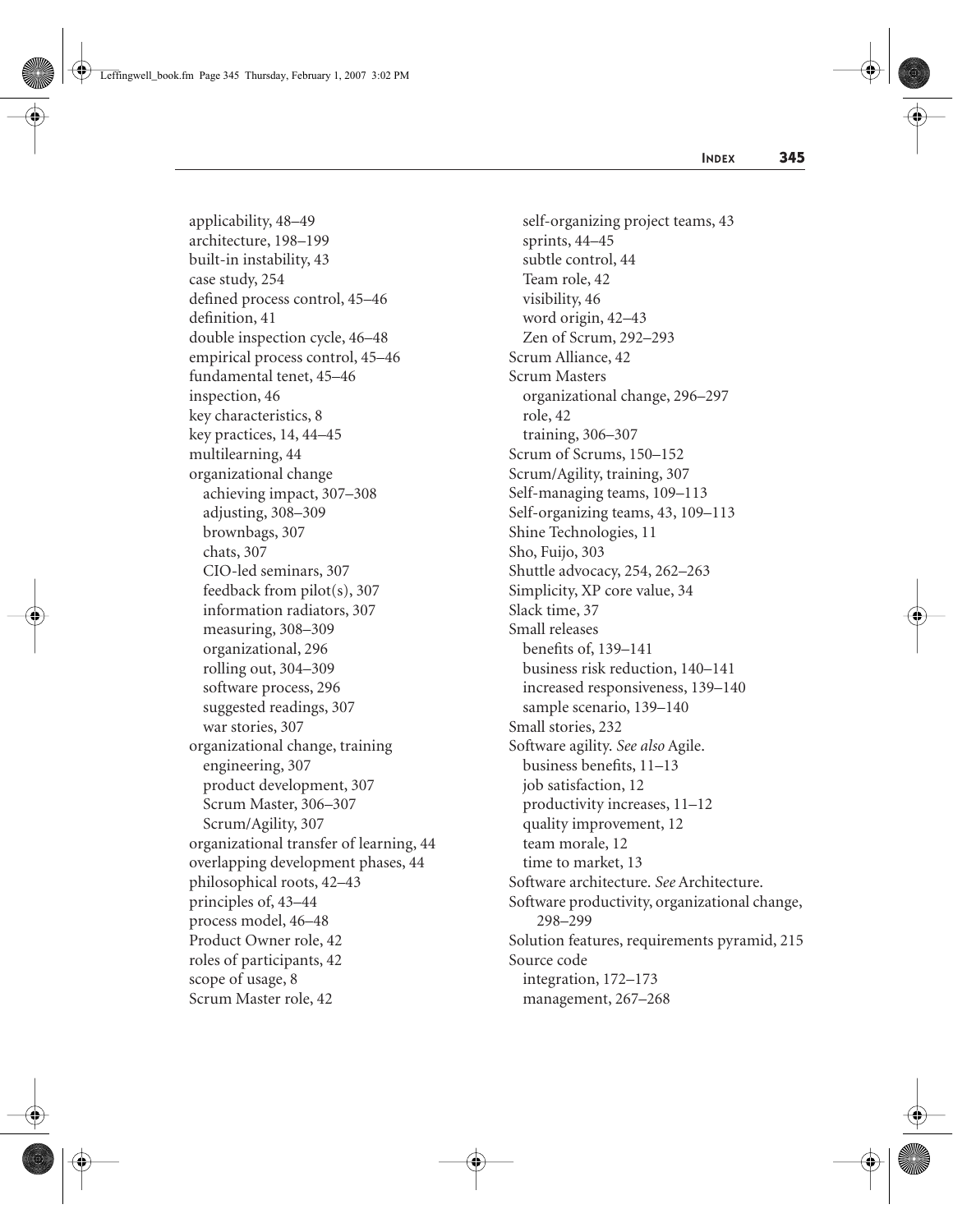Speaker phones, 264 Specifications, impediments to scaling agile, 90 Sprints, 44–45 SQA (Software Quality Assurance), 253 SRS (software requirements specification), 216–217 Stakeholder needs, requirements pyramid, 214–215 Stand-up meetings. *See* Daily stand-up meetings. Status review meeting, 148–149 Steering committee, large scale releases, 152–153 Stories. *See also* Requirements. aspects of, 231 attributes of, 231–232 building, 103 cards, 231 completion, 131 confirmation, 231 conversations, 231 criteria, 219 defining, 102–103 delivering, 131 elaboration, 230–232 estimable, 232 independent, 231 INVEST rule, 231–232 just-in-time elaboration, 230–232 lifecycle of, 102–104 negotiable, 232 small, 232 testable, 232 testing, 103–104 valuable, 232 writing, 231–232 XP key practice, 36–37 Story achievement, iterations, 182 Subtle control, 44 Successful builds, 175–177

Suggested reading. *See* Books and publications. Supplemental specifications, 221, 222 Sutherland, Jeff, 13–14, 41 Synchronization, agile release train, 242–243 System design specification. *See* Software requirements specification. System integration, waterfall method assumptions, 22–23 System integration phase, 239 System testing, 156, 162–164 Systems requirements specification. *See* Feature-level document.

## **T**

TDD (Test-Driven Development), 159–160 Team role, Scrum, 42 Teams. *See also* Define/build/test component team. case study, 257–259 collocation of, impediments to scaling agile, 89 customers in, impediments to scaling agile, 88–89 impediments to scaling agile, 93 lagging, 245 morale, 12 multiple, large scale releases, 153–154 performance, measuring, 312–317 release management, 244 RUP teamwork, 54 scaling agile, 325–326 self-assessment, 318 self-organizing, 43 size, impediments to scaling agile, 88 skill sets required, 36 Technical specification. *See* Software requirements specification. Ten-minute builds, 37 Testable stories, 232 Testers, 107–108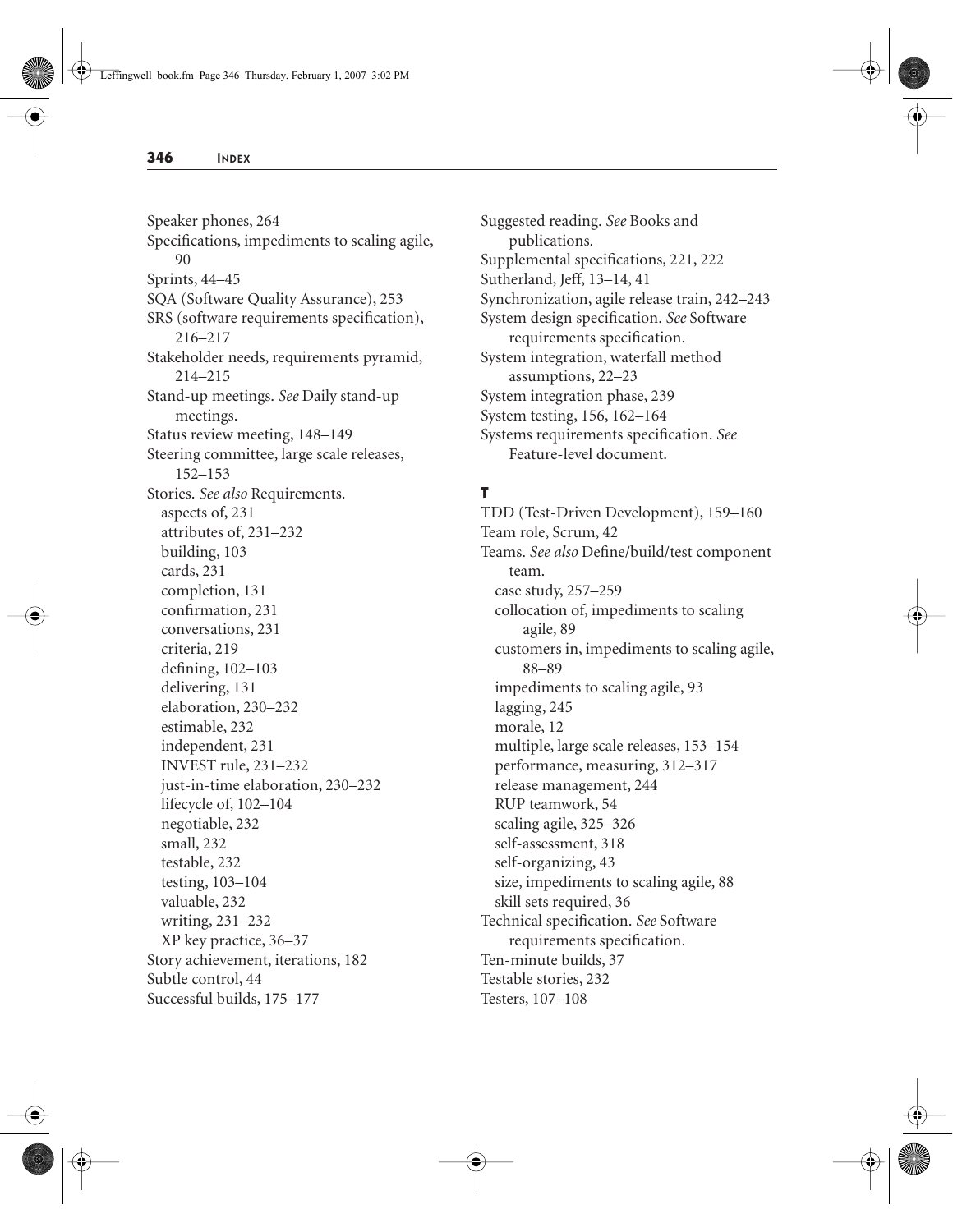Test-first development. *See* TDD (Test-Driven Development). Test-first programming, 37–38 Testing acceptance automated, 161–162 description, 160–162 FIT (Framework for Integrated Tests), 161–162 principles, 156 BVTs (build verification tests), 174–175 component, 156, 162 developer. *See* Unit testing. DSDM, 69 functional. *See* Acceptance testing. inherently testable systems, 156 introduction, 155–156 load, 164 paradigm shifts, 79–80 patterns, 164–167 performance, 156, 162–164 principles, 156–158 programmer. *See* Unit testing. stories, 103–104 strategy, 165 system, 156, 162–164 unit in the course of iteration, 158 description, 158–160 history of, 158 key quality forecasters, 182 principles, 156 and TDD, 159–160 white-box, 156 "The Toyota Way: 14 Management Principles . . . ," 302–303 Themes, 243–244 Time axis, 56–57 Time to market, 13 Time-boxing, 68, 81–83 Time-to-value acceleration, 259–260

TogetherSoft, 70 Tooling the infrastructure backlog management, 266 "dial tone" network bandwidth, 268 in early iterations, 268–269 early testing, 267 just-in-time requirements elaboration, 266–267 networking infrastructure, 268 overview, 265–266 planning iterations, 267 planning releases, 267 project reporting, 266 source code management, 267–268 tracking iterations, 267 tracking releases, 267 VPN (virtual private networking), 268 Tracking coarse-grained plans, 115 customers, 117 fine-grained plans, 115 generalized framework, 116–120 iterations adjusting, 132–135 anatomy of, 117–118 defining, 117 illustrations, 116, 121 planning, 267 tracking, 132–135, 267 large scale releases, 154 paradigm shifts, 84 product backlog, 117 release plan, 120 releases anatomy of, 119 defining, 118 documentation, 148–149 features, 118 illustrations, 116, 121 outcomes, 148–149 planning, 119, 267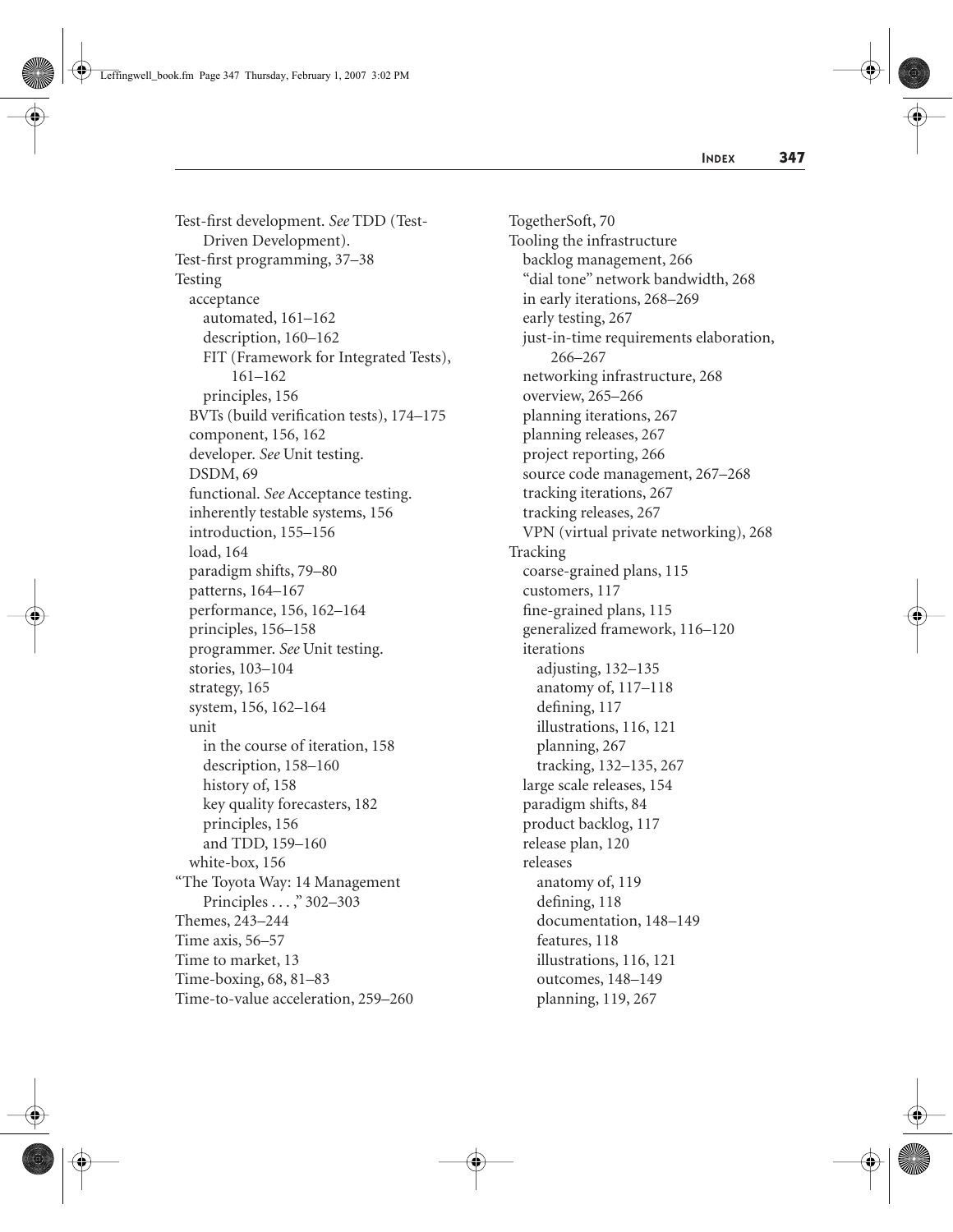Tracking, releases, *continued* requirements allocation, 119 status review meeting, 148 tracking, 267 Training, 307 Transition iterations, 59 Transition lifecycle, 57 Turner, Richard, 196 Two-week standard iteration, 123–124

#### **U**

*The Unified Software Development Process*, 52 Unit testing in the course of iteration, 158 description, 158–160 history of, 158 principles, 156 and TDD, 159–160 U.S. Department of Defense (DoD), 19–20 Use case-centric development, 56 Use cases agile release train, 243–244 converting to test cases, 234 just-in-time elaboration, 232–234 standard elements, 233 Use-case model, 221, 222 Use-case view, architecture, 201

#### **V**

Valuable stories, 232 Value delivery, 184–185, 321 Value to the customer, 54 Visibility, Scrum, 46 Vision agile release train, 243–244 of the mission, 112 need for, 223–226 Vision document, 221–224. *See also* Featurelevel document. Visual modeling, 55 VPN (virtual private networking), 268

#### **W**

War stories, 307 Waterfall method corrective agile methods, 26–27 flowchart, 18 history of, 17–19 largest failure factor, 19 problems with, 19–20 underlying assumptions change management, 21–22 changing business behavior, 21 delivery schedules, 23–26 nature of intellectual property, 21 requirements decay, 25–26 requirements definition, 21 scope triage, 24–25 system integration, 22–23 "Yes, But" syndrome, 21 Way-advanced-data-sheets, 224 Weekly cycles, 37 Whiteboards, 265 White-box testing, 156 Whole teams, 36 Wikis, 264–265 Writing stories, 231–232

## **X**

XP (Extreme Programming) agile requirements, 218–219 applicability, 39–40 architectural spikes, 38–39 architecture, 197–198 baby steps, 35 basic principles, 34–35 BUFD (Big Up-Front Design), 30 characteristics of, 29 collocation of teams, 35–36 communication, 33 continuous integration, 37 controversial practices, 30 core values, 33–34 cost of error correction, 31–33